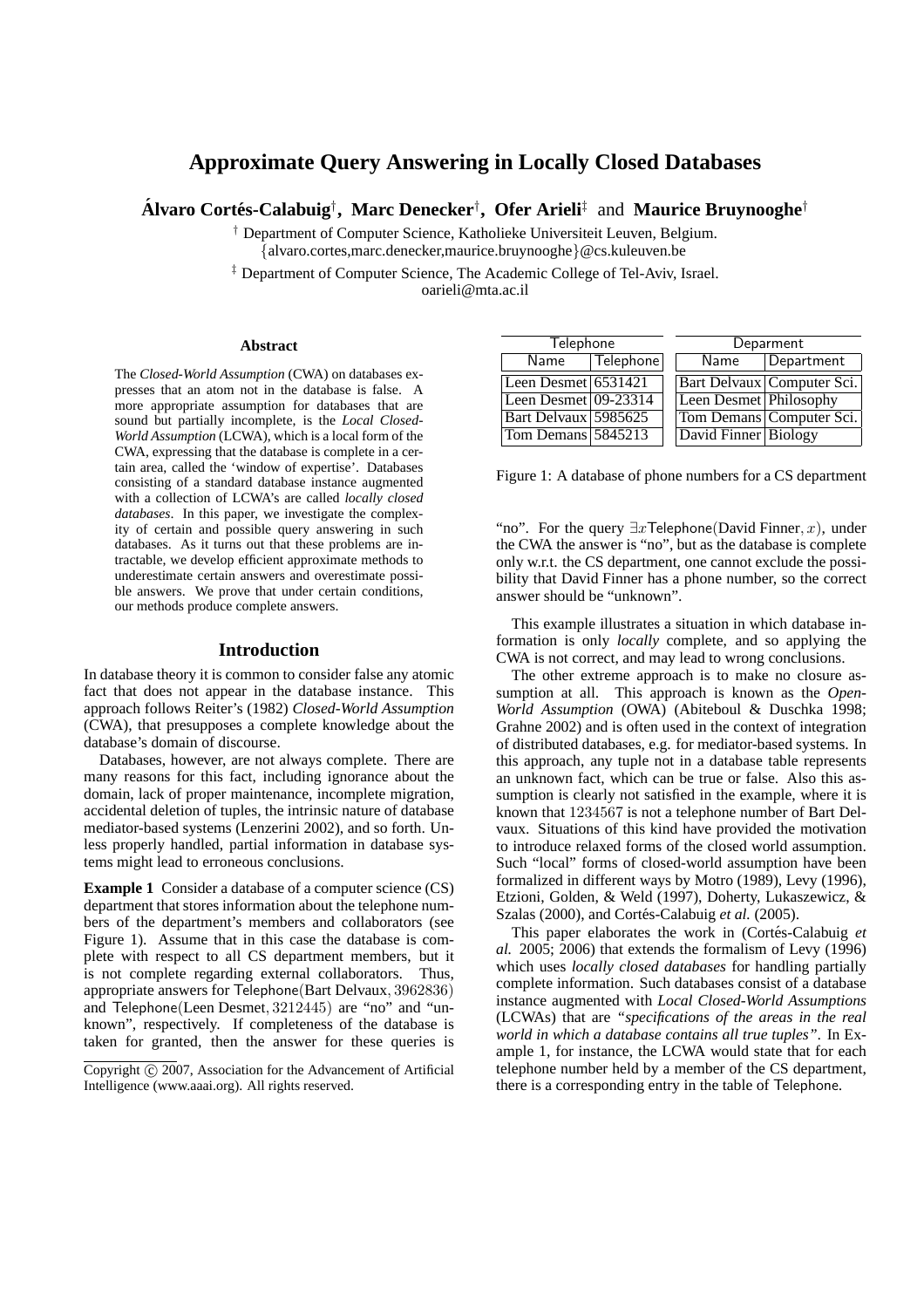Query answering for locally closed databases is considered in (Cortés-Calabuig et al. 2006), but the algorithmic approach given there is impractical, since it is based on an *explicit* construction of a 3-valued interpretation that approximates all the (two-valued) models of the database. Moreover, this 3-valued interpretation should be recomputed each time that the database is updated. In this paper, we introduce a simple rewriting algorithm for query answering in locally closed database that avoids those shortcomings. More specifically, the contribution of this paper is twofold:

- We study the basic reasoning tasks in locally closed databases. In particular, we investigate the computational complexity of obtaining *certain* and *possible* answers to queries, and of deciding whether the database has *complete knowledge* on a query, i.e., if its possible and certain answers coincide.
- We present a simple yet efficient rewriting algorithm for *approximating* certain and possible answers in locally closed databases. We also define conditions on the LCWA expressions and on the queries that assure *exact* answers.

The outcome is a study on efficient ways of computing (all the) query answers from locally closed databases.

# **The Local Closed-World Assumption**

In this section we recall the concepts of the LCWA as introduced in (Cortés-Calabuig et al. 2005; 2006).

We denote by  $\Sigma$  a finite first-order vocabulary, consisting of sets  $\mathcal{R}(\Sigma)$  of predicate symbols and  $\mathcal{C}(\Sigma)$  of constants. First-order formulas over  $\Sigma$  are constructed as usual.  $\Psi[\bar{x}]$ denotes a formula with free variables that are a subset of  $\bar{x}$ . Interpretations for  $\Sigma$  ( $\Sigma$ -structures) are also defined as usual. In particular, a Herbrand interpretation has a domain  $\mathcal{C}(\Sigma)$ , such that each element of  $\mathcal{C}(\Sigma)$  interprets itself.

A *database* D over Σ (alternatively, a database instance) consists of a finite set of ground facts with predicate symbols from  $\mathcal{R}(\Sigma)$  and arguments from  $\mathcal{C}(\Sigma)$  augmented with some infinite supply of constants.

Unlike the standard definitions of databases (see, e.g., Abiteboul, Hull, & Vianu 1995), a database in this paper is neither a structure nor a logical theory, but it is a 'container' of true atoms (or, equivalently, a set of relations), whose full meaning can only be understood by taking into consideration the relevant set of local closed-world assumptions, as defined below:

**Definition 1** *A* local closed-world assumption *(LCWA) is an expression of the form*

$$
\mathcal{LCWA}(P(\bar{x}), \Psi[\bar{x}]),
$$

*where*  $P \in \mathcal{R}(\Sigma)$  *is called the LCWA's* object *and*  $\Psi[\bar{x}]$ *, called the LCWA's* window of expertise*, is a first-order formula over* Σ*.*

The intuitive reading of the expression in Definition 1 is the following: "for all objects  $\bar{x}$  such that  $\Psi(\bar{x})$  holds in the *real world*, if an atom of the form  $P(\bar{x})$  is true in the real world, then  $P(\bar{x})$  occurs *in the database*". Note that in  $P(\bar{x})$ the value of the variables  $\bar{x}$  are constrained by Ψ. For this reason we call Ψ a *window of expertise* of the predicate P.

**Definition 2** *A* locally closed database  $\mathcal{D}$  *over*  $\Sigma$  *is a pair* (D,L) *of a database* D *over* Σ *and a finite set* L *of local closed-world assumptions over* Σ*.*

We denote by  $dom(\mathfrak{D})$  the active domain of a locally closed database  $\mathfrak{D} = (D, \mathcal{L})$ . That is,  $dom(\mathfrak{D})$  is the finite set consisting of  $C(\Sigma)$  and all constants that appear in D. We define  $\Sigma_{\mathfrak{D}}$  as the extension of  $\Sigma$  such that  $\mathcal{R}(\Sigma_{\mathfrak{D}}) = \mathcal{R}(\Sigma)$ and  $\mathcal{C}(\Sigma_{\mathfrak{D}}) = dom(\mathfrak{D}).$ 

**Example 2** The database of Example 1 consists of two relations. It can be abbreviated as follows:

$$
D = \left\{ \begin{array}{l} \mathsf{Tel}(\mathsf{LD},\mathsf{6531421}),\mathsf{Depth}(\mathsf{BD},\mathsf{CS}),\\ \mathsf{Tel}(\mathsf{BD},\mathsf{5985625}),\mathsf{Depth}(\mathsf{LD},\mathsf{Phil}),\\ \mathsf{Tel}(\mathsf{TD},\mathsf{5845213}),\mathsf{Depth}(\mathsf{TD},\mathsf{CS}),\\ \mathsf{Tel}(\mathsf{LD},\mathsf{09}\text{-23314}),\mathsf{Depth}(\mathsf{DF},\mathsf{Bio}) \end{array} \right\}
$$

Some examples of local closed-world assumptions for this database are the following:

- 1.  $LCWA(Tel(x, y), Dept(x, CS))$  states that all the telephone numbers of the CS department members are known and occur in the database. That is, for every  $x_0$  in  $\{x \mid$  $Depth(x, CS)$  (the window of expertise for Tel), all true atoms of the form  $\text{Tel}(x_0, y)$  are in the database.
- 2.  $LCWA(Dept(x, y), y = CS)$  expresses that all the members of the CS department are known and are mentioned in the database.
- 3.  $LCWA(Tel(x, y), x = LD)$  expresses that D contains all telephone numbers of Leen Desmet.

#### **The Meaning of Local Closed-World Assumptions**

The intuitive meaning behind the LCWA expressions of Definition 1 can be formally captured using first-order formulas. For this we first introduce the following notation.

**Notation 1** *Let* D *be a database and let* P *be a predicate that appears in* D*. Denote by* P <sup>D</sup> *the set of* P*-tuples in* D*. Given a tuple*  $\bar{t}$  *of terms, we denote by*  $P(\bar{t}) \in D$  *the formula*  $\vee_{\bar{a}\in P^D} (\bar{t}=\bar{a}).$ 

**Definition 3** *Let D be a database over*  $\Sigma$  *and let*  $\theta$  =  $LCWA(P(\bar{x}), \Psi[\bar{x}])$  *be an LCWA over*  $\Sigma$ *. The meaning of*  $\theta$ *in* D *is given by the formula*

$$
\mathcal{M}_D(\theta) = \forall \bar{x} \big( \Psi[\bar{x}] \supset (P(\bar{x}) \supset (P(\bar{x}) \in D)) \big).
$$

**Example 3** Consider the database D of Example 2. The meaning of  $\theta = \text{LCWA}(Tel(x, y), \text{Depth}(x, \text{CS}))$  is given by  $\mathcal{M}_D(\theta) = \forall x \forall y \big(\mathsf{Depth}(x,\mathsf{CS}) \supset \big(\mathsf{Tel}(x,y) \supset$ 

$$
((x = \text{LD} \land y = 6531421) \lor (x = \text{LD} \land y = 09\text{-}23314) \lor
$$

$$
(x = BD \land y = 5985625) \lor (x = TD \land y = 5845213)).
$$

The two extreme cases of local closed-world assumptions are therefore the following:

• LCWA with a window of expertise that contains all tuples of the domain:  $LCWA(P(\bar{x}), t)$ .

This LCWA expresses that when  $P(\bar{x})$  is true in the real world, then it belongs to the database. In other words, this expresses that D has complete knowledge on P.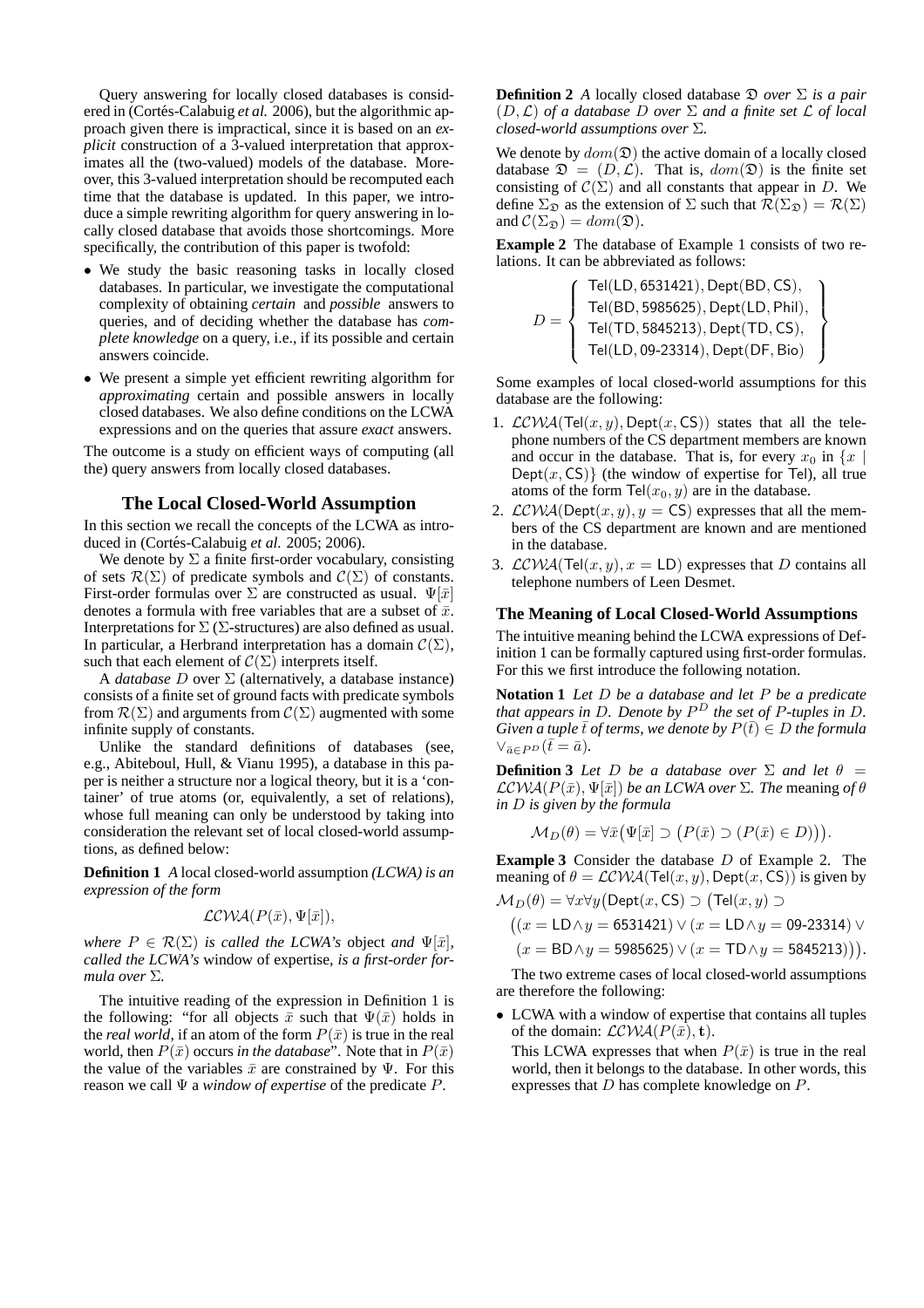• LCWA with an empty window of expertise  $LCWA(P(\bar{x}), \mathbf{f}).$ 

This LCWA does not expresses any closure. In fact,  $\mathcal{M}_D(\mathcal{LCWA}(P(\bar{x}), \mathbf{f}))$  is a tautology for every D.

A useful property of the local closed-world assumption is that any collection of LCWAs on the same predicate may be combined into one (disjunctive) LCWA, that is, the set of LCWA  $\theta_i = \mathcal{LCWA}(P(\bar{x}), \Psi_i[\bar{x}_i]), i = 1, \dots, n$ , is equivalent to  $\theta = \mathcal{LCWA}(P(\bar{x}), \bigvee_{i=1}^{n} \Psi_i[\bar{x}_i]).$ 

We therefore assume, without a loss of generality, that each predicate symbol P in  $\mathcal{R}(\Sigma)$  is an object of exactly *one* LCWA expression, whose window of expertise is denoted  $\Psi_P$ .

### **The Meaning of Locally Closed Databases**

The meaning of a locally closed database  $\mathfrak{D} = (D, \mathcal{L})$  is expressed by a first-order formula consisting of the conjunction of the database atoms, the meaning of the given local closed-word assumptions, and the following two axioms: Domain Closure and Unique Name axioms:

- DCA $(dom(\mathfrak{D})) = \forall x (\bigvee_{i=1}^{n} x = C_i)$ , (Domain Closure Axiom)
- UNA $(dom(\mathfrak{D})) = \bigwedge_{1 \leq i < j \leq n} C_i \neq C_j$ , (Unique Name Axiom)

**Definition 4** *Let*  $\mathfrak{D} = (D, \mathcal{L})$  *be a locally closed database over* Σ*. The* meaning *of* D *is the first-order sentence*

$$
\mathcal{M}(\mathfrak{D}) = \left\{ \begin{array}{l} \mathsf{UNA}(dom(\mathfrak{D})) \wedge \mathsf{DCA}(dom(\mathfrak{D})) \wedge \\ \bigwedge_{A \in D} A \wedge \\ \bigwedge_{\theta \in \mathcal{L}} \mathcal{M}_D(\theta). \end{array} \right.
$$

The formula  $\mathcal{M}(\mathfrak{D})$  expresses incomplete knowledge about the real world. Thus, in general, it has several models. A  $\Sigma_{\mathfrak{D}}$ -model M of  $\mathcal{M}(\mathfrak{D})$  is also called a model of  $\mathfrak{D}$ , and this is denoted by  $M \models \mathfrak{D}$ . If every model of  $\mathfrak{D}$  is also a model of a formula  $\varphi$  over  $\Sigma_{\mathfrak{D}}$  we say that  $\mathfrak{D}$  *entails*  $\varphi$  (or  $\varphi$  *follows* from  $\mathfrak{D}$ , and denote this by  $\mathfrak{D} \models \varphi$ .

Below are some important observations regarding the semantics of locally closed databases:

- 1. Imposing  $UNA(dom(\mathfrak{D})) \wedge DCA(dom(\mathfrak{D}))$  is a drastic assumption for it implies that a database has complete knowledge on the domain (which often is not the case), and it complicates the use of infinite domains such as integers in the database. However, just like for standard databases, this assumption can be dropped by imposing domain independence on queries and windows of expertise. This topic is beyond the scope of this paper.
- 2. Since each model of  $\mathfrak D$  is (isomorphic to) a Herbrand model of  $\mathfrak D$  with domain  $dom(\mathfrak D)$ , for checking such entailments we can restrict ourselves to the Herbrand models of  $\mathfrak D$ . It follows, then, that  $\mathfrak D$  has a finite set of models (modulo isomorphism). As a consequence, a locally closed database  $\mathfrak D$  is decidable, that is, there is an effective way of deciding whether any given first-order sentence is a theorem of D.
- 3. The database's semantics assumes the soundness of the database instance, since  $\mathfrak D$  entails each atom in  $D$ .

4. The meaning of a locally closed database is always consistent, as the Herbrand interpretation corresponding to D is a model of  $\mathcal{M}(\mathfrak{D})$ . Moreover, for any other (Herbrand) model *I* of  $\mathfrak{D}$ , it holds that  $D \subseteq I$ .

Locally closed databases generalize both concepts of open world assumption (OWA) (Abiteboul & Duschka 1998; Grahne 2002) and closed-world assumption (CWA) (Reiter 1982). Indeed,

- A locally closed database  $\mathfrak{D} = (D, \emptyset)$  corresponds to the database D under the OWA. This database can be represented by the locally closed database  $(D, \{LCWA(P(\bar{x}), f) \mid P \in \mathcal{R}(\Sigma)\})$  which has an LCWA expression with an empty window of expertise for each predicate in  $\mathcal{R}(\Sigma)$ .
- The closed-world assumption on  $D$  can be represented as  $\mathfrak{D} = (D, \{LCWA(P(\bar{x}), \mathbf{t}) \mid P \in \mathcal{R}(\Sigma)\})$ , i.e., by expressing unconditional complete knowledge for each predicate of the database.

# **Query Answering in Locally Closed Databases**

In this section we investigate the computational complexity of querying locally closed databases. As this task turns out to be intractable, we define algorithms for approximating the query answers and show that the complexity of those algorithms is polynomial. Finally, conditions for getting exact answers are specified.

**Definition 5** *Let*  $\mathfrak{D}$  *be a locally closed database over*  $\Sigma$ *,*  $\mathcal{Q}[\bar{x}]$  *a first-order query over*  $\Sigma$  *(whose free variables are in*  $\bar{x}$ *), and*  $\bar{t}$  *a tuple of constants in dom*( $\tilde{\mathfrak{D}}$ *).* 

- $\bar{t}$  *is a* certain answer *in*  $\mathfrak{D}$  *for*  $\mathcal{Q}[\bar{x}]$ *, if*  $\mathfrak{D} \models \mathcal{Q}[\bar{t}/\bar{x}]$ *.*
- $\bar{t}$  *is a* possible answer *in*  $\mathfrak{D}$  *for*  $\mathcal{Q}[\bar{x}]$ *, if*  $\mathfrak{D} \cup \mathcal{Q}[\bar{t}/\bar{x}]$  *is satisfiable (equivalently, if*  $\mathfrak{D} \not\models \neg \mathcal{Q}(\overline{t}/\overline{x})$ *).*

In the sequel, given a locally closed database  $\mathfrak{D} = (D, \mathcal{L}),$ we denote by  $Cert_{\mathfrak{D}}(Q[\bar{x}])$  the set of certain answers of  $\mathcal{Q}[\bar{x}]$  in  $\mathfrak D$  and by  $Poss_{\mathfrak D}(\mathcal{Q}[\bar{x}])$  the set of possible answers of  $\mathcal{Q}[\bar{x}]$  in  $\mathfrak{D}$ .

### **Some Complexity Results**

Following the usual measure of complexity in databases, the results below are specified in terms of data complexity, that is, in terms of the size  $|D|$  of the database instance (assuming that all the rest is fixed). Accordingly, we consider the following decision problems:

$$
Poss_{\mathcal{L}}(\mathcal{Q}[\bar{x}]) = \{ (D, \bar{t}) \mid \bar{t} \in Poss_{\mathfrak{D}}(\mathcal{Q}[\bar{x}]) \},
$$
  

$$
Cert_{\mathcal{L}}(\mathcal{Q}[\bar{x}]) = \{ (D, \bar{t}) \mid \bar{t} \in Cert_{\mathfrak{D}}(\mathcal{Q}[\bar{x}]) \}.
$$

**Proposition 1** *The decision problem*  $Poss_{\mathcal{L}}(Q[\bar{x}])$  *is in NP for all*  $\mathcal{L}$  *and*  $\mathcal{Q}[\bar{x}]$  *and is NP-hard for some of them.*  $\mathrm{Cert}_{\mathcal{L}}(\mathcal{Q}[\bar{x}])$  *is in coNP for each*  $\mathcal{L}$  *and*  $\mathcal{Q}[\bar{x}]$  *and is coNPhard for some of them.*

**Proof (Outline).** There is a one-to-one correspondence between models of  $\mathfrak D$  and supersets  $D'$  of  $D$  satisfying  $\mathcal L$ . An algorithm to check whether  $\bar{t}$  is a possible or certain answer of  $\mathcal{Q}[\bar{x}]$  in  $\mathfrak{D} = (D, \mathcal{L})$  is to choose non-deterministically such a superset  $\dot{D}'$  of  $D$ , and check whether  $D'$  satisfies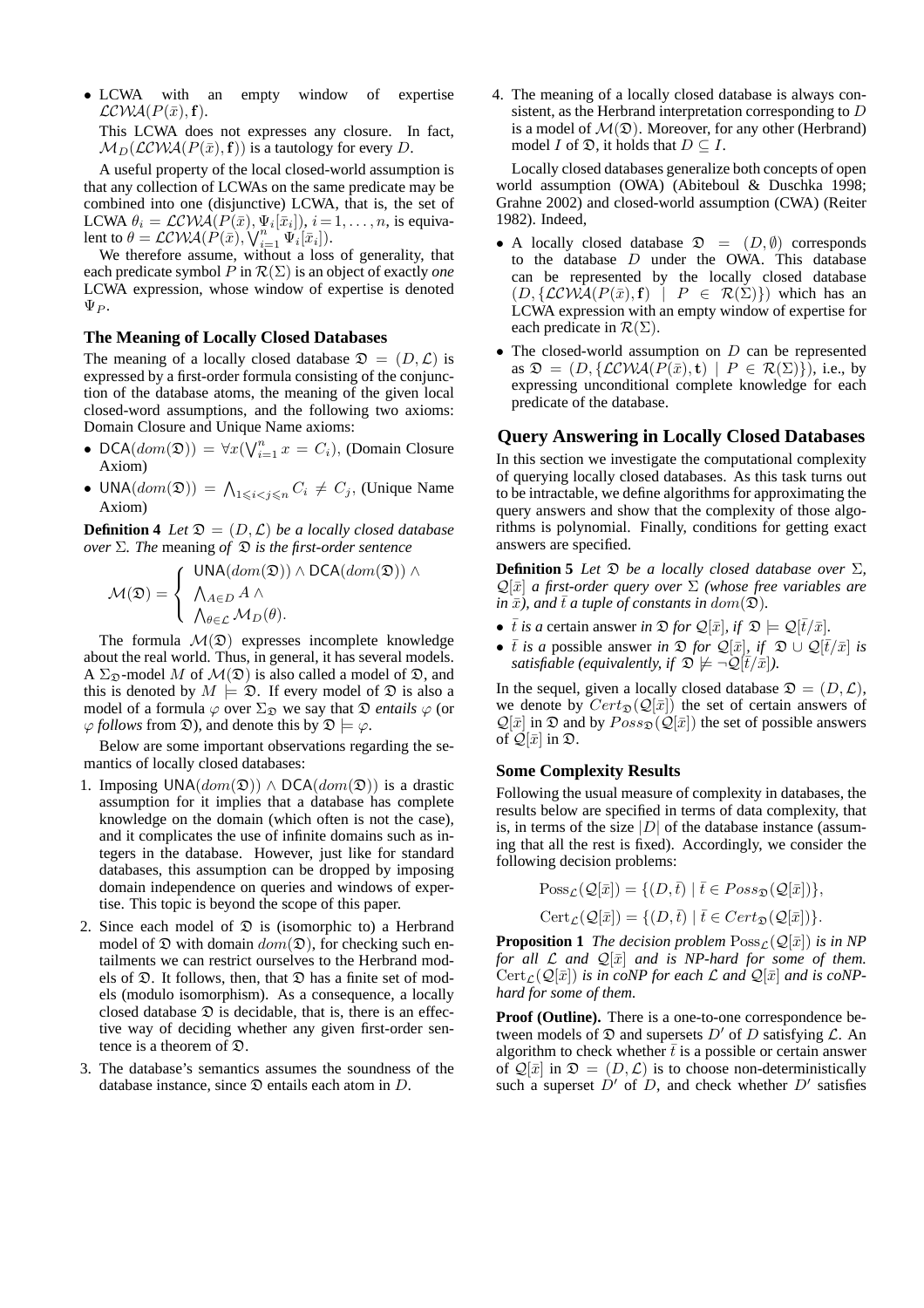$\mathcal{Q}[\vec{t}]$  and each  $\theta \in \mathcal{L}$ . As these checks are polynomial in the size of the domain of D, it follows that  $Poss_{\mathcal{L}}(Q[\bar{x}])$  is in NP and  $\text{Cert}_{\mathcal{L}}(\mathcal{Q}[\bar{x}])$  is in coNP. Hardness is shown by a reduction from the graph kernel problem as follows: let  $\mathcal{R}(\Sigma) = \{Edge/2, Kernel/2, P/\overline{1}\}\$ and consider the following local closed-world assumptions  $\mathcal{L}$ :

$$
\mathcal{LCWA}(Edge(x, y), t) \quad \mathcal{LCWA}(P(c), \neg \Phi)
$$

where  $\Phi$  is the following sentence:

$$
\left(\begin{array}{c}\forall x\forall y(Kernel(x)\land Kernel(y)\supset\neg Edge(x,y))\land\\ \forall x(\neg Kernel(x)\supset\exists y(Kernel(y)\land Edge(y,x)))\end{array}\right)
$$

Clearly,  $\Phi$  expresses that  $Kernel$  is a kernel of the graph described by  $Edge$ . For a given graph  $G$ , let  $D$  be the database with the vertices of  $G$  as domain, the edges of  $G$ represented by *Edge* and  $Kernel^D = P^D = \emptyset$ . It is easy to show that  $\mathfrak{D} = (D, \mathcal{L})$  has a model in which P is a relation containing  $c$  iff  $G$  has a kernel. Since deciding whether a graph has a kernel is an NP-complete problem, deciding whether c is a possible answer to the query  $P(x)$  is NPhard, and deciding whether c is a certain answer to  $\neg P(x)$ is coNP-hard.  $\Box$ 

Another interesting problem for a query  $\mathcal{Q}[\bar{x}]$  in a locally closed database  $\mathfrak D$  is whether  $\mathfrak D$  has complete knowledge on  $\mathcal{Q}[\bar{x}]$ . It can be defined as:

**Definition 6** *A locally closed database* D *over* Σ *has* complete information *on a query*  $\mathcal{Q}[\bar{x}]$  *if for each tuple*  $\bar{t}$  *of constants of dom* $(\mathfrak{D})$ *, either*  $\mathfrak{D} \models \mathcal{Q}[t]$  *or*  $\mathfrak{D} \models \neg \mathcal{Q}[t]$ *.* 

Obviously, when  $\mathfrak D$  has complete information about  $\mathcal{Q}[\bar{x}]$  then certain and possible answers coincide, i.e.,  $Cert_{\mathfrak{D}}(\mathcal{Q}[\bar{x}]) = Poss_{\mathfrak{D}}(\mathcal{Q}[\bar{x}])$ . Such queries are of practical importance, since there is no uncertainty on their answers. The idea of complete information on queries is sometimes called *Closed-World Information* (CWI) on a query, and it was formalized by Levy (1996) in the context of incomplete databases. In (Etzioni, Golden, & Weld 1997), this notion was adapted to the logical agents setting.

Observe that the LCWA and CWI are related concepts that capture different phenomena. The LCWA expresses completeness of a set of atoms in a relational database, while the CWI identifies completeness of queries posed to the database. Frequently, LCWAs determine CWI on a query with respect to a given database.

**Definition 7** *An expression*  $LCWA(P(\bar{x}), \Psi[\bar{x}])$  *is* primitive *iff*  $\Psi[\bar{x}]$  *is a Boolean combination of* **t**, **f**, and equality *atoms. Likewise, a predicate* P *is primitive iff the LCWA with* P *as object is primitive.*

Primitive LCWAs induce CWI on appropriate subsets of their object predicates. Consider for instance a locally closed database  $\mathfrak{D} = (D, \mathcal{L})$  such that  $\mathcal{LCWA}(P(x), x =$  $a) \in \mathcal{L}$ . This is a primitive LCWA and it conveys CWI on  $P(a)$ . Thus  $\mathfrak{D}|=P(a)$  or  $\mathfrak{D}|=-P(a)$ , no matter what D is.

For a given set  $\mathcal L$  of LCWA's and query  $\mathcal Q[\bar x]$ , define  $\text{CWI}_{\mathcal{L}}(\mathcal{Q}[\bar{x}]) = \{D|(D,\mathcal{L}) \text{ has CWI on } \mathcal{Q}[\bar{x}]\}.$  As the following proposition shows, the decision problem whether a locally closed database has complete knowledge on a given query, is also not tractable:

**Proposition 2** *The decision problem*  $CWI_{\mathcal{L}}(Q[\bar{x}])$  *is in coNP* for each  $\mathcal L$  *and*  $\mathcal Q[\bar x]$ *, and is coNP-hard for some of them.*

The results in this section imply that query answering for locally complete databases is computationally unfeasible in the general case. Our goal in the next section is to develop a method for efficiently computing underestimations of certain answers for queries and overestimations of their possible answers. We also define particular cases in which those answers are exact, that is: the estimations are optimally precise.

# **Approximate Query Answering in Hierarchically Closed Databases**

We introduce an algorithm for approximate query answering. First, we define the family of locally closed databases in the context of which this algorithm can be applied:

**Definition 8** *The* LCWA dependency graph *determined by a set* L *of LCWAs is a directed graph whose nodes correspond to* R(Σ) *and there is a directed edge from* Q *to* P *iff there exists*  $\mathcal{LCWA}(P(\overline{x}), \Psi[\overline{x}]) \in \mathcal{L}$  *in which* Q *occurs in*  $\Psi$ *.* 

**Definition 9** *A* hierarchically closed *database* D*, is a pair* (D,L)*, where* D *is a database instance and* L *is a set of LCWAs inducing a cycle-free dependency graph.*

**Example 4** The local closed-world assumptions considered in Example 2 for the database instance of Examples 1 and 2, induce a hierarchically closed database.

The transitive closure of a cycle-free LCWA dependency graph is a well-founded strict order on  $\mathcal{R}(\Sigma)$ . The minimal predicates in this order are those that are the objects of primitive LCWAs. This property will turn out to be essential to warrant termination of the rewriting algorithm. Moreover, hierarchically closed databases cannot contain LCWA expressions in which the object predicates are mutually dependent, e.g.,  $LCWA(P,Q)$  and  $LCWA(Q, P)$ .

Now, given a hierarchically closed database  $\mathfrak{D} = (D, \mathcal{L})$ and a query  $\mathcal{Q}[\bar{x}]$  over  $\Sigma$ , we can use Algorithm 1 to rewrite the query in a way that depends on the kind of answers we are interested in. Implications and equivalences in queries are first converted to the language of ¬,∨,∧.

**Algorithm 1** : Query rewriting function  $R^+$  (resp.,  $R^-$ )

- 1: **Input:** a set  $\mathcal L$  of LCWA's of a hierarchically closed database and a query  $\mathcal{Q}[\bar{x}]$  over  $\Sigma$ .
- 2: Define  $R^+(\mathcal{Q}[\bar{x}])$  and  $R^-(\mathcal{Q}[\bar{x}])$  by simultaneous induction on the structure of  $\mathcal{Q}[\bar{x}]$  as follows:
	- $R^+(P(\bar{t})) := R^-(P(\bar{t})) := P(\bar{t})$  if P is a primitive predicate  $t, f$  or  $=$ .
	- $R^+(P(\bar{t})) := P(\bar{t})$  if P in  $\mathcal{R}(\Sigma)$ .
	- $R^-(P(\bar{t})) := (P(\bar{t}) \vee \neg R^+(\Psi_P(\bar{t}))$  if P in  $\mathcal{R}(\Sigma)$ .
	- $R^+(\neg\varphi) := \neg R^-(\varphi)$ .
	- $R^{-}(\neg\varphi) := \neg R^{+}(\varphi)$ . •  $R^+$  and  $R^-$  distribute over  $\wedge$ ,  $\vee$ ,  $\exists$ ,  $\forall$ .
	-
- 3: **Output:** a query  $R^+(\mathcal{Q}[\bar{x}])$  (resp.,  $R^-(\mathcal{Q}[\bar{x}])$ ) over  $\Sigma$ .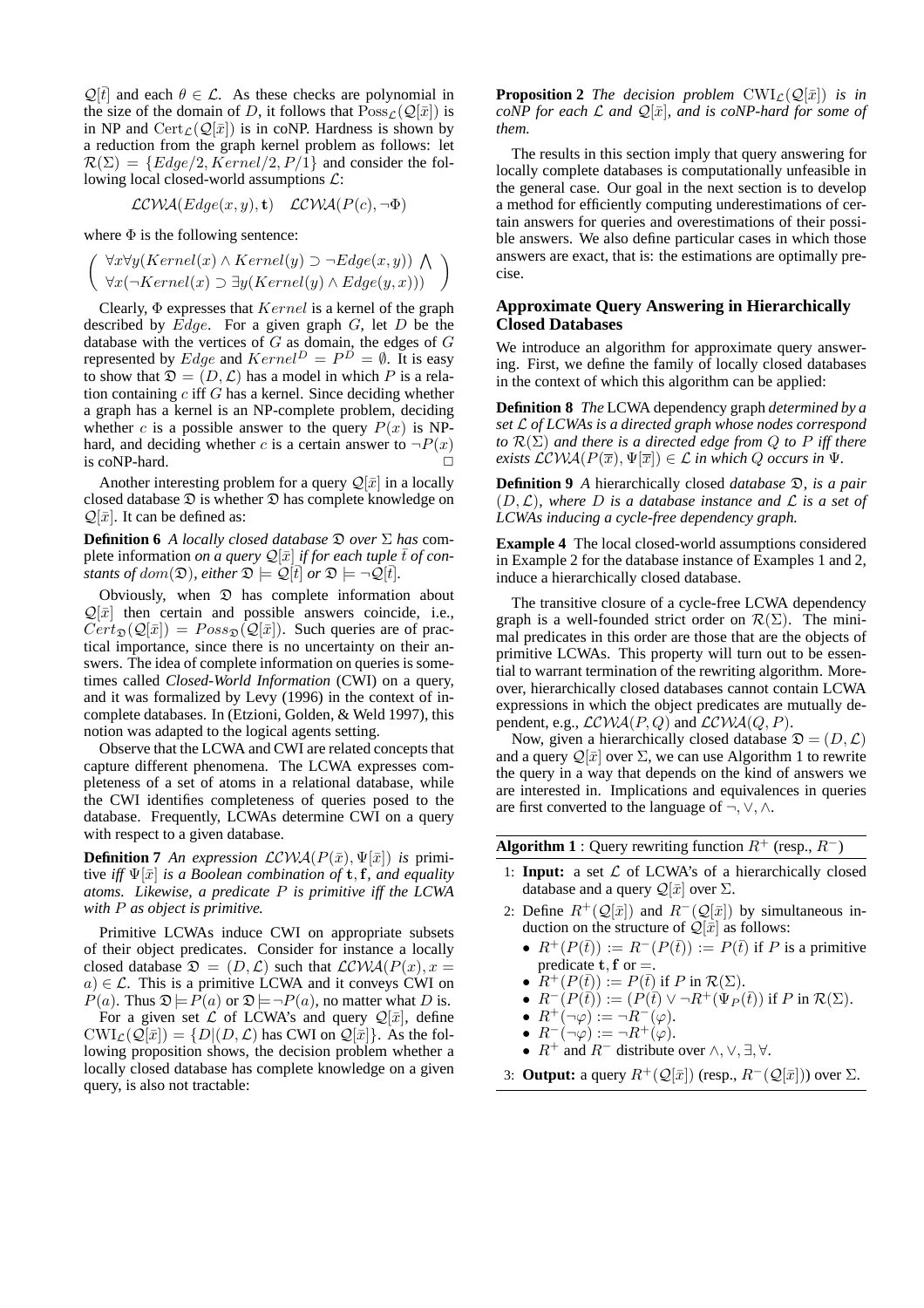The idea of the algorithm is as follows. The queries  $R^+(\mathcal{Q}[\bar{x}]$  and  $R^-(\mathcal{Q}[\bar{x}]$  compute the certain, respectively the possible answers of  $\mathcal{Q}[\bar{x}]$ . To compute an underestimate for  $\mathcal{Q}[\bar{x}]$ , positively occurring atoms in  $\mathcal{Q}[\bar{x}]$  should be underestimated compared to each model of  $\mathfrak D$  and negatively occurring atoms overestimated. To compute an overestimate, the inverse should be done. The optimal underestimate of a predicate  $P$  is the database table of  $P$  itself. Hence,  $R^+$  preserves positively occurring atoms. An overestimate for  $P$  is provided by the database table for  $P$  plus all tuples which do not certainly belong to the window of expertise of P. Hence,  $R^+$  transforms negatively occurring atoms into  $(P(\bar{t}) \vee \neg R^+(\Psi_P(\bar{t}))$ .  $R^-$  follows the opposite strategy. Notice that  $R^+$  preserves positive queries and  $R^$ negative ones.

The idea behind Algorithm 2 is then that certain (respectively possible) answers of  $\mathcal{Q}[\bar{x}]$  w.r.t.  $\mathfrak D$  can be obtained by directly posing the query  $\overline{R}^+(\mathcal{Q}[\overline{x}])$  (respectively  $R^{-}(\mathcal{Q}[\bar{x}])$  against the database D, now interpreted as a first-order structure.

**Algorithm 2** : Approximate certain (resp., possible) query answering

- 1: **Input:** a hierarchically closed database  $\mathcal{D} = (D, \mathcal{L})$ and a query  $\mathcal{Q}[\bar{x}]$  over  $\Sigma$ .
- 2: Compute  $Q^D[\bar{x}]$  :=  $R^+(\mathcal{Q}[\bar{x}])$  (resp  $Q^D[\bar{x}]$  :=  $R^{-}(\mathcal{Q}[\bar{x}]))$
- 3: Evaluate  $Q^D[\bar{x}]$  with respect to the database D and active domain  $dom(\mathfrak{D})$ .
- 4: **Output:** A set  $Cert_A(\mathcal{Q}[\bar{x}])$  (resp.,  $Poss_A(\mathcal{Q}[\bar{x}])$ ) of tuples for the evaluation in (3).

**Example 5** *Let*  $\mathcal{R}(\Sigma) = \{P, Q\}$  *and*  $\mathcal{D} = (D, \mathcal{L})$  *where*  $\mathcal{L} = \{ \mathcal{LCWA}(P(x), Q(x)), \ \mathcal{LCWA}(Q(x), x = c) \}$  and  $D = {P(a), Q(c)}$ *.*  $\mathfrak{D}$  *is clearly hierarchically closed. Now, consider the query*  $\mathcal{Q}[x] = P(x)$ *.* 

- For certain query answers, we evaluate  $R^+(P(x)) =$  $P(x)$  with respect to D. Thus,  $Cert_A(P(x)) = \{a\}.$
- For possible answers we start with  $R^{-}(P(x)) = (P(x) \vee P(x))$  $\neg R^+(Q(x))$ *. After evaluating*  $R^+(Q(x))$  *we get*  $P(x)$   $\vee$  $\neg Q(x)$ *. Evaluating this expression with respect to* D *we have that*  $Poss_A(P(x)) = dom(\mathfrak{D}) \setminus \{c\}.$

*These sets are exactly the certain and possible answers of the query*  $P(x)$  *in*  $\mathfrak{D}$ *.* 

The following proposition shows that Algorithm 2 indeed approximates query answering on  $\mathfrak D$  in the sense that it underestimates certain answers and overestimates possible answers:

**Theorem 1 (Soundness)** *Let* D *be a hierarchically closed database. For a query*  $\mathcal{Q}$ ,  $Cert_A(\mathcal{Q}[\bar{x}]) \subseteq Cert_{\mathfrak{D}}(\mathcal{Q}[\bar{x}]) \subseteq$  $Poss_{\mathfrak{D}}(\mathcal{Q}[\bar{x}])\subseteq Poss_{A}(\mathcal{Q}[\bar{x}]).$ 

**Proof (Outline)**. Assume that for each predicate  $P \in \mathcal{R}(\Sigma)$ , we have relations  $P_l$ ,  $P_u$  such that for each model M of  $\mathfrak{D}$ ,  $P_l \subseteq P^M \subseteq P_u$ . Define for a query  $\mathcal{Q}[\bar{x}]$ , the query  $\mathcal{Q}_c[\bar{x}]$ 

obtained by substituting  $P_l$  for positive and  $P_u$  for negative occurrences of P. Likewise, define  $\mathcal{Q}_n[\bar{x}]$  by substituting  $P_u$ for positive and  $P_l$  for negative occurrences. By a standard monotonicity argument, it can be shown that if  $\bar{t}$  is an answer to  $Q_c[\bar{x}]$ , then  $\bar{t}$  is a certain answer to  $\mathcal{Q}[\bar{x}]$ , and if  $\bar{t}$  is a possible answer to  $\mathcal{Q}[\bar{x}]$ , then it is an answer to  $\mathcal{Q}_p[\bar{x}]$ . If we look at  $R^+(\mathcal{Q}[\bar{x}])$ , this rewriting operation takes care that positive occurrences of  $P$  are evaluated by  $P<sup>D</sup>$  and negative occurrences by the relation  $P_u$  consisting of all answers of  $R^{-}(P(\bar{y})) \equiv (P(\bar{y}) \vee \neg R^{+}(\Psi_{P}(\bar{y}))$  in D. By the previous observation, it suffices to show that for each model  $M$  of  $\mathfrak{D}$ ,  $P^D \subseteq P^M \subseteq P_u$ . The first of these inequalities is obvious. It can be shown that  $P^M \subseteq P_u$  by an inductive argument on the dependency relation. On an intuitive level, this is plausible since  $P_{\underline{u}}$  consists of all  $\overline{d}$  in  $P^D$  plus all  $\overline{d}$  which satisfy  $\neg R^+(\Psi(\bar{d}))$ , i.e., which do not certainly belong to the window of expertise of  $P$ .

Next we show that our algorithm retains tractability.

**Proposition 3** *Algorithm 1 always terminates and computes a query whose size (num. of atoms) is constant in* |D|*.*

**Proof (Outline).** The size of a rewritten query is obviously constant in |D| since  $R^+$  and  $R^-$  do not depend on D. Termination of the rewriting process implemented by  $R^+$  and  $R^-$  follows from the fact that  $\mathfrak D$  is hierarchically closed.  $\Box$ 

A direct consequence of this proposition is the following complexity result.

**Theorem 2 (Complexity)** *Given a hierarchically closed database* D *and a query* Q*, the computation time of*  $Cert_A(\mathcal{Q}[\bar{x}])$  and  $Poss_A(\mathcal{Q}[\bar{x}])$  by Algorithm 2 is polyno*mial in*  $|D|$ *.* 

As degenerate cases can be designed in which all precision of Algorithm 2 is lost, it is unfeasible to provide bounds on the approximation in the general case. Instead, we show the optimality of the algorithm for broad classes of query– database pairs, defined by syntactical properties that are easily verified. As a trivial case, our method is optimal for all positive queries, since  $R^+$  preserves such queries and they can be solved optimally in the least model  $D$  of  $\mathfrak{D}$ . Below, we consider two other classes.

**Theorem 3 (Completeness)** Let  $\mathfrak{D} = (D, \mathcal{L})$  be a hierar*chically closed database such that every window of expertise in*  $\mathcal L$  *is a conjunction of literals. If query*  $\mathcal Q[\bar x]$  *is a conjunction of literals, then*  $Cert_A(\mathcal{Q}[\bar{x}]) = Cert_{\mathfrak{D}}(\mathcal{Q}[\bar{x}]).$ *If*  $\mathcal{Q}[\bar{x}]$  *is a disjunction of literals, then*  $Poss_A(\mathcal{Q}[\bar{x}]) =$  $Poss_{\mathfrak{D}}(\mathcal{Q}[\bar{x}]).$ 

**Proof (Outline).** It can be shown that in case all windows of expertise are conjunctions of literals, then for each predicate P, the relation  $\tilde{P}_u$  consisting of the answers of  $\tilde{R}^{-}(P(\bar{y}))$ w.r.t. D is optimally precise, in the sense that if  $\overline{t} \in P_u$ , then there is a model M of  $\mathfrak{D}$  such that  $M \models P(\bar{t})$ . This can be proven by induction on the dependency graph.

Now, let  $\mathcal{Q}[\bar{x}]$  be a conjunction of literals. Assume that  $\bar{d}$  is not an answer to  $R^+(\mathcal{Q}[\bar{x}])$  w.r.t. D. We need to show that there is a model M of  $\mathfrak{D}$  such that  $M \not\models \mathcal{Q}[\bar{d}]$ . Since  $R^+(\mathcal{Q}[\bar{d}])$  is false in D, there is a conjunct C of  $\mathcal{Q}[\bar{d}]$  such that  $R^+(C)$  is false in D. Either C is an atom in which case